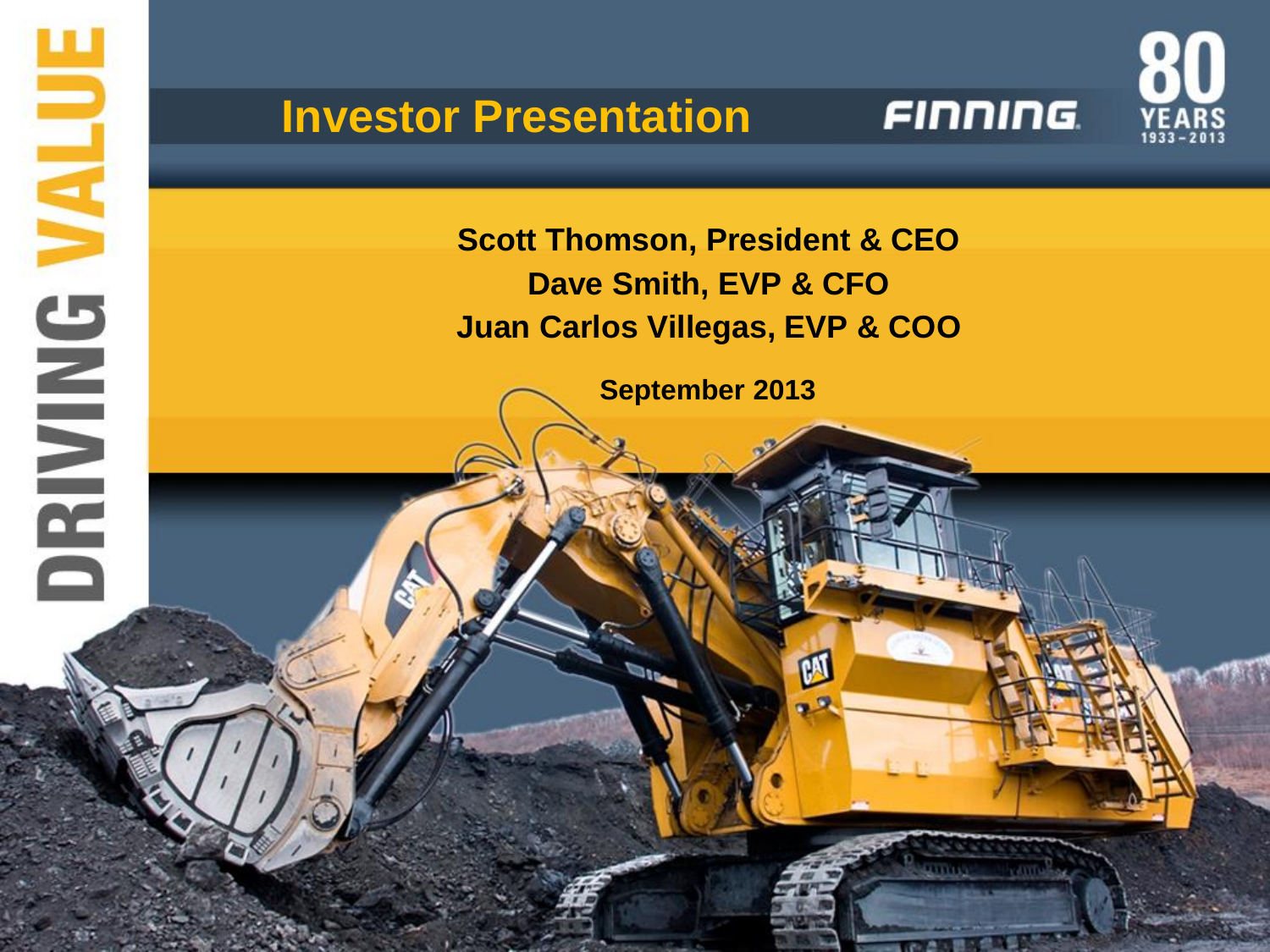## **Forward Looking Information**

#### FINNING

This report contains statements about the Company's business outlook, objectives, plans, strategic priorities and other statements that are not historical facts. A statement Finning makes is forward-looking when it uses what the Company knows and expects today to make a statement about the future. Forward-looking statements may include words such as aim, anticipate, assumption, believe, could, expect, goal, guidance, intend, may, objective, outlook, plan, project, seek, should, strategy, strive, target, and will. Forward-looking statements in this report include, but are not limited to, statements with respect to: expectations with respect to the economy and associated impact on the Company's financial results; expected revenue and SG&A levels and EBIT margin growth; anticipated generation of free cash flow and its expected use; and the expected target range of the Company's Debt Ratio. All such forward-looking statements are made pursuant to the 'safe harbour' provisions of applicable Canadian securities laws.

Unless otherwise indicated by us, forward-looking statements in this report describe Finning's expectations at September 24, 2013. Except as may be required by Canadian securities laws, Finning does not undertake any obligation to update or revise any forward-looking statement, whether as a result of new information, future events, or otherwise.

Forward-looking statements, by their very nature, are subject to numerous risks and uncertainties and are based on several assumptions which give rise to the possibility that actual results could differ materially from the expectations expressed in or implied by such forward-looking statements and that Finning's business outlook, objectives, plans, strategic priorities and other statements that are not historical facts may not be achieved. As a result. Finning cannot quarantee that any forward-looking statement will materialize. Factors that could cause actual results or events to differ materially from those expressed in or implied by these forward-looking statements include: general economic and market conditions; risks associated with the conduct of business in foreign jurisdictions; foreign exchange rates; commodity prices; the level of customer confidence and spending, and the demand for, and prices of, Finning's products and services; Finning's dependence on the continued market acceptance of Caterpillar's products and Caterpillar's timely supply of parts and equipment; Finning's ability to continue to improve productivity and operational efficiencies while continuing to maintain customer service; Finning's ability to manage cost pressures as growth in revenues occur; Finning's ability to reduce costs in response to slowing activity levels; Finning's ability to attract sufficient skilled labour resources to meet growing product support demand; Finning's ability to negotiate and renew collective bargaining agreements with satisfactory terms for Finning's employees and the Company; the intensity of competitive activity; Finning's ability to realize expected benefits of acquisitions; Finning's ability to raise the capital needed to implement its business plan; regulatory initiatives or proceedings, litigation and changes in laws or regulations; stock market volatility; changes in political and economic environments for operations; the integrity, reliability, and availability of information technology and the data processed by that technology; expected operational benefits from the new ERP system. Forward-looking statements are provided in this report for the purpose of giving information about management's current expectations and plans and allowing investors and others to get a better understanding of Finning's operating environment. However, readers are cautioned that it may not be appropriate to use such forward-looking statements for any other purpose.

Forward-looking statements made in this report are based on a number of assumptions that Finning believed were reasonable on the day the Company made the forward-looking statements. Refer in particular to the Outlook section of the MD&A. Some of the assumptions, risks, and other factors which could cause results to differ materially from those expressed in the forwardlooking statements contained in this report are discussed in the Company's current Annual Information Form (AIF) in Section 4.

Finning cautions readers that the risks described in the AIF are not the only ones that could impact the Company. Additional risks and uncertainties not currently known to the Company or that are currently deemed to be immaterial may also have a material adverse effect on Finning's business, financial condition, or results of operations.

Except as otherwise indicated, forward-looking statements do not reflect the potential impact of any non-recurring or other unusual items or of any dispositions, mergers, acquisitions, other business combinations or other transactions that may be announced or that may occur after the date hereof. The financial impact of these transactions and non-recurring and other unusual items can be complex and depends on the facts particular to each of them. Finning therefore cannot describe the expected impact in a meaningful way or in the same way Finning presents known risks affecting its business.

*All amounts in this presentation are in Canadian dollars unless otherwise noted*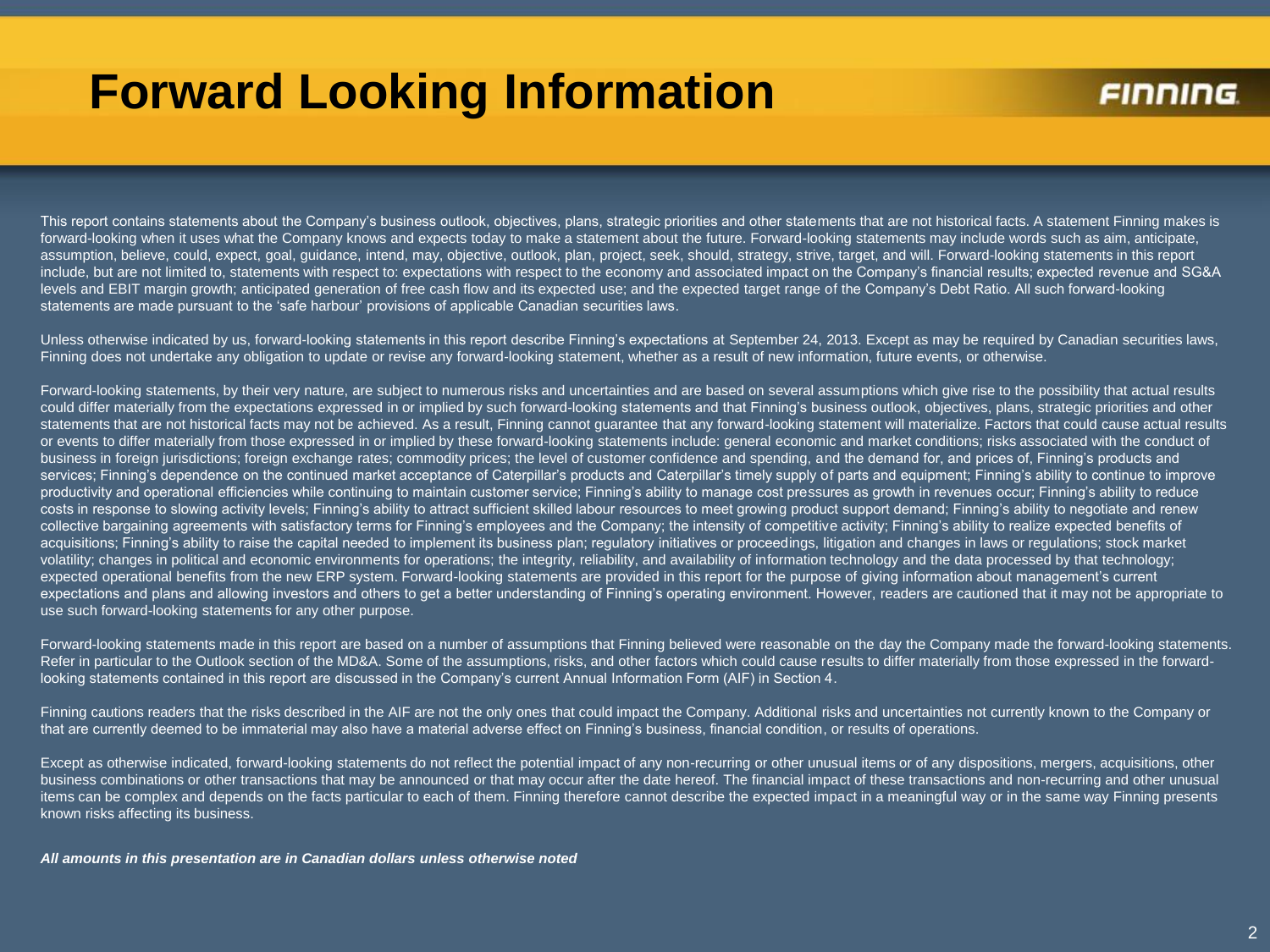# **Finning International Inc. (TSX:FTT)**

### **FINNING**

- **World's largest Caterpillar dealer:** 
	- **New equipment and engines sales**
	- Used equipment sales
	- **Products support / parts and service**
	- **Equipment rental**
- **Main industries:** 
	- **Mining (oil sands, copper, coal)**
	- **Construction**
	- **Power systems**
- Key statistics:
	- $\blacksquare$  Market cap ~ \$4.0 billion
	- $\overline{2012}$  revenue = \$6.6 billion
	- $\blacksquare$  2012 EPS = \$1.90
	- Quarterly dividend =  $$0.1525/s$  hare
	- $\sim$  15,000 employees



3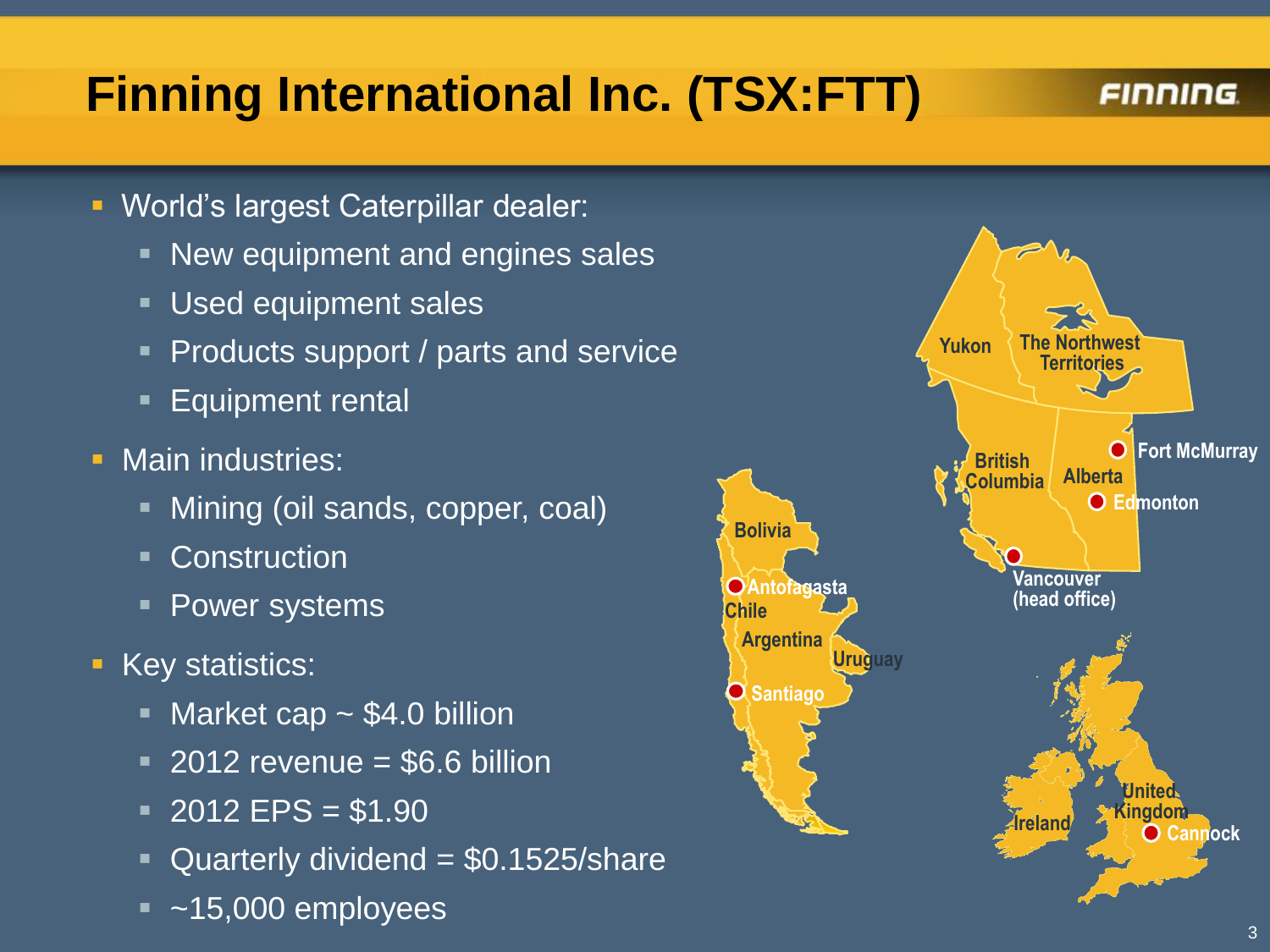## **Revenue Profile**

#### **FINNING**

### **Revenue by Region**

### **Revenue by Line of Business**

### **New Equipment Sales by Industry**







\* Includes government, industrial and agriculture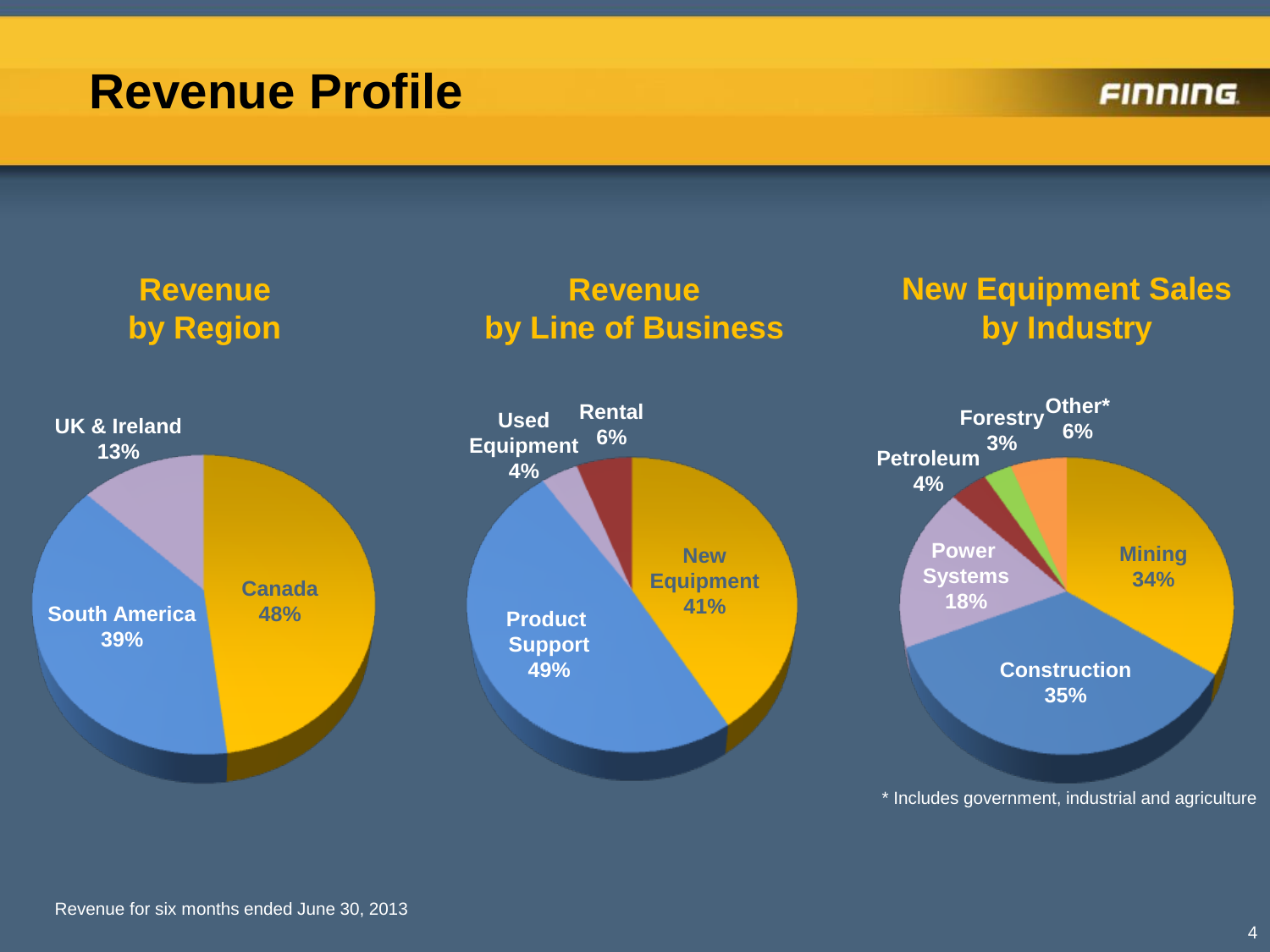# **Resilient Product Support Revenue**

#### **FINNING**

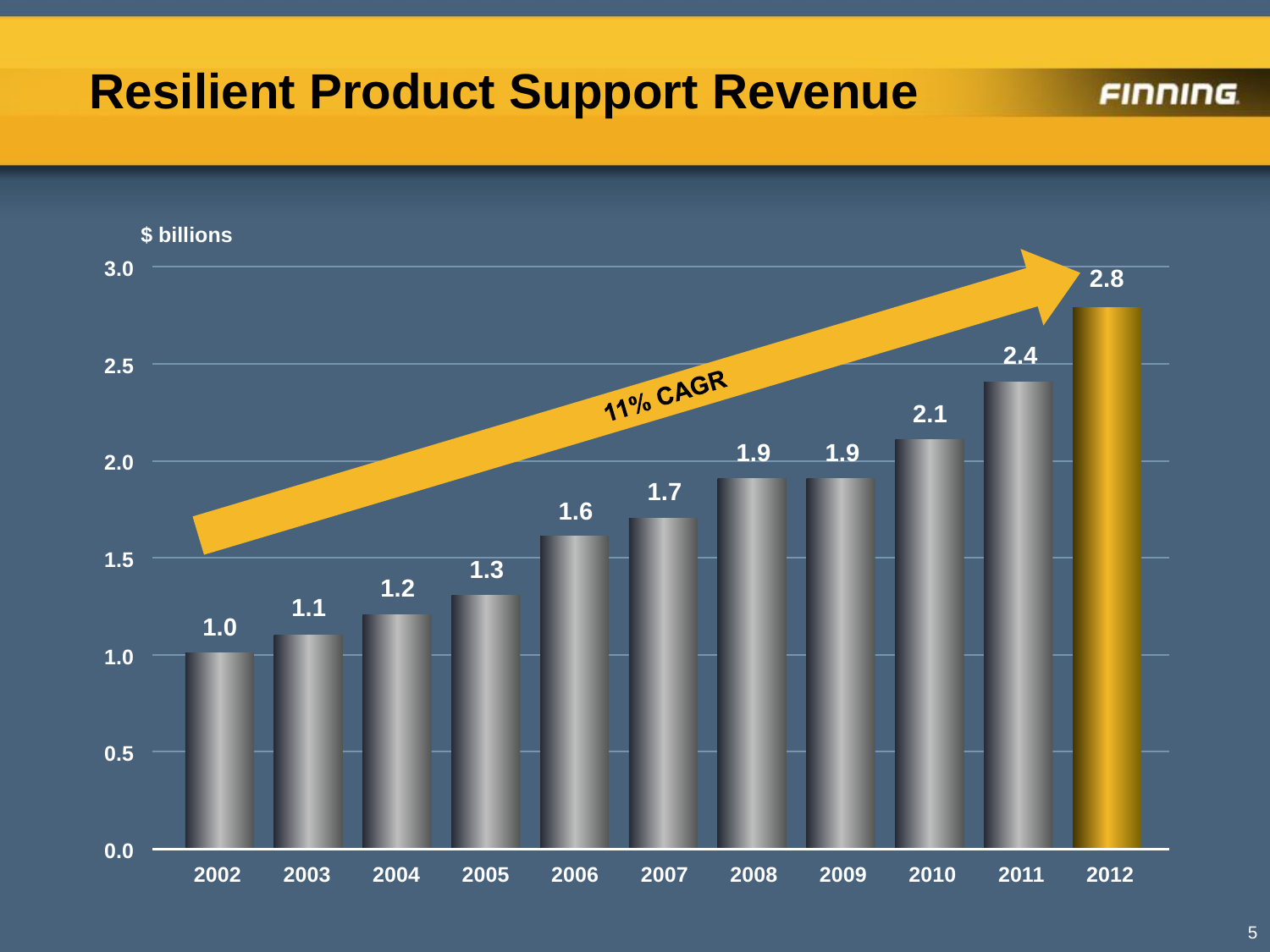# **Financial Outlook**

- **2013 revenues expected to be modestly higher than in 2012, but at very low** end of 0 to 10% range
- **Expect lower new equipment sales in 2013 compared to 2012** 
	- Soft market conditions for mining equipment (including oil sands)
	- Active construction and power systems markets
- **Expect continued growth in product support** 
	- **Large installed machine population**
	- **Full-year's contribution from expanded mining product line (former Bucyrus)**
	- **Stable equipment utilization levels**
- Net debt to total capital ratio is projected to decline to within target range by end of 2013
	- Expect improved free cash flow for the balance of 2013 driven by anticipated decrease in inventories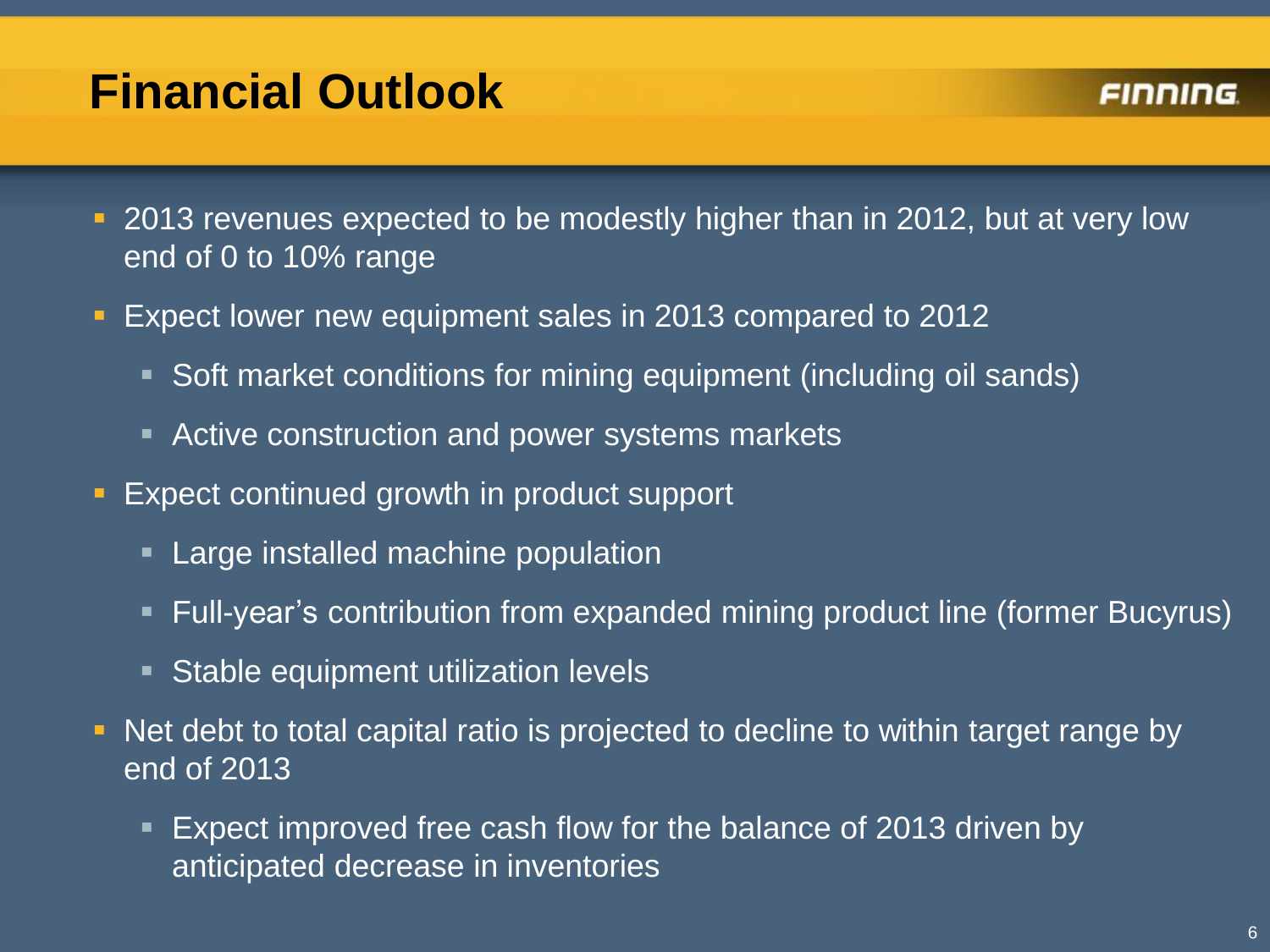## **Q2 2013 Results**

### **FINNING**

| C\$ millions            | Q2 2013    | Q2 2012*   | % change       |
|-------------------------|------------|------------|----------------|
| Revenue                 | 1,620      | 1,764      | (8)            |
| <b>Gross profit</b>     | 513        | 509        | 1              |
| GP margin               | 31.7%      | 28.9%      |                |
| SG&A                    | (392)      | (391)      | (0)            |
| SG&A as % of revenue    | $(24.2)\%$ | $(22.1)\%$ |                |
| <b>Equity earnings</b>  | 4          | 3          |                |
| Other income (expenses) | (2)        | (1)        |                |
| <b>EBIT</b>             | 123        | 120        | $\overline{2}$ |
| <b>EBIT</b> margin      | 7.6%       | 6.8%       |                |
| Net income              | 83         | 79         | 5              |
| <b>Basic EPS</b>        | 0.48       | 0.46       | $\overline{4}$ |
| <b>EBITDA</b>           | 176        | 175        | $\overline{0}$ |
| Free cash flow          | 6          | (31)       | 121            |

\* Restated to reflect the adoption of the amendments to International Accounting Standard 19 *(Employee Benefits)*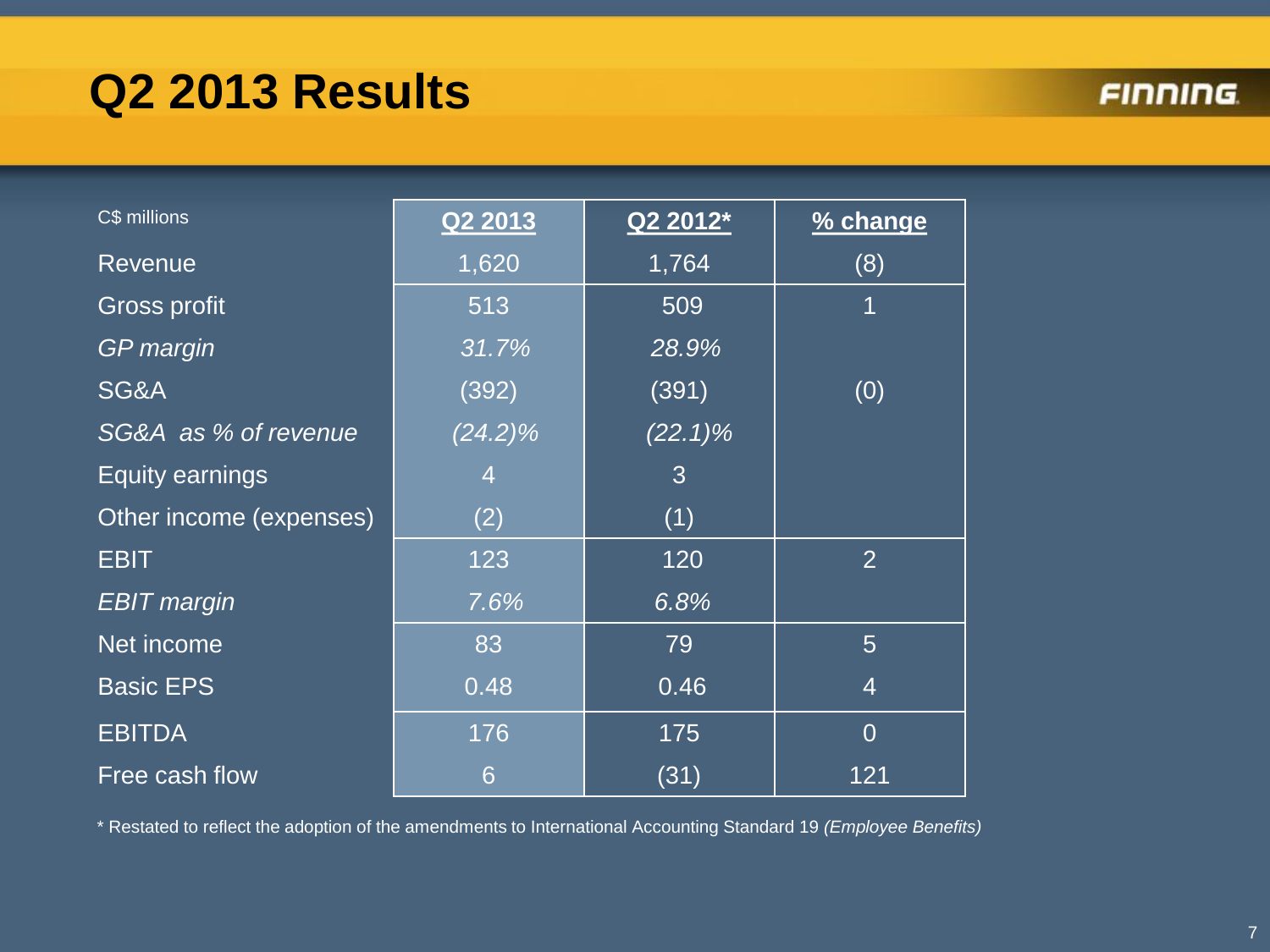## **Canada**

- **Slowdown in mining impacting equipment sales and product support** 
	- **Pleased with progress on Bucyrus**
- Slightly stronger activity in construction and forestry compared to 2012
- Significant opportunities to improve profitability and customer loyalty
	- **Supply chain**
	- **Service operations**
	- **Asset utilization**
	- **Market share in non-mining**
- Expect flat EBIT margin performance in the second half of 2013 relative to the first half
	- Sustainable operational improvements will take time
	- Higher equipment sales anticipated in the second half of 2013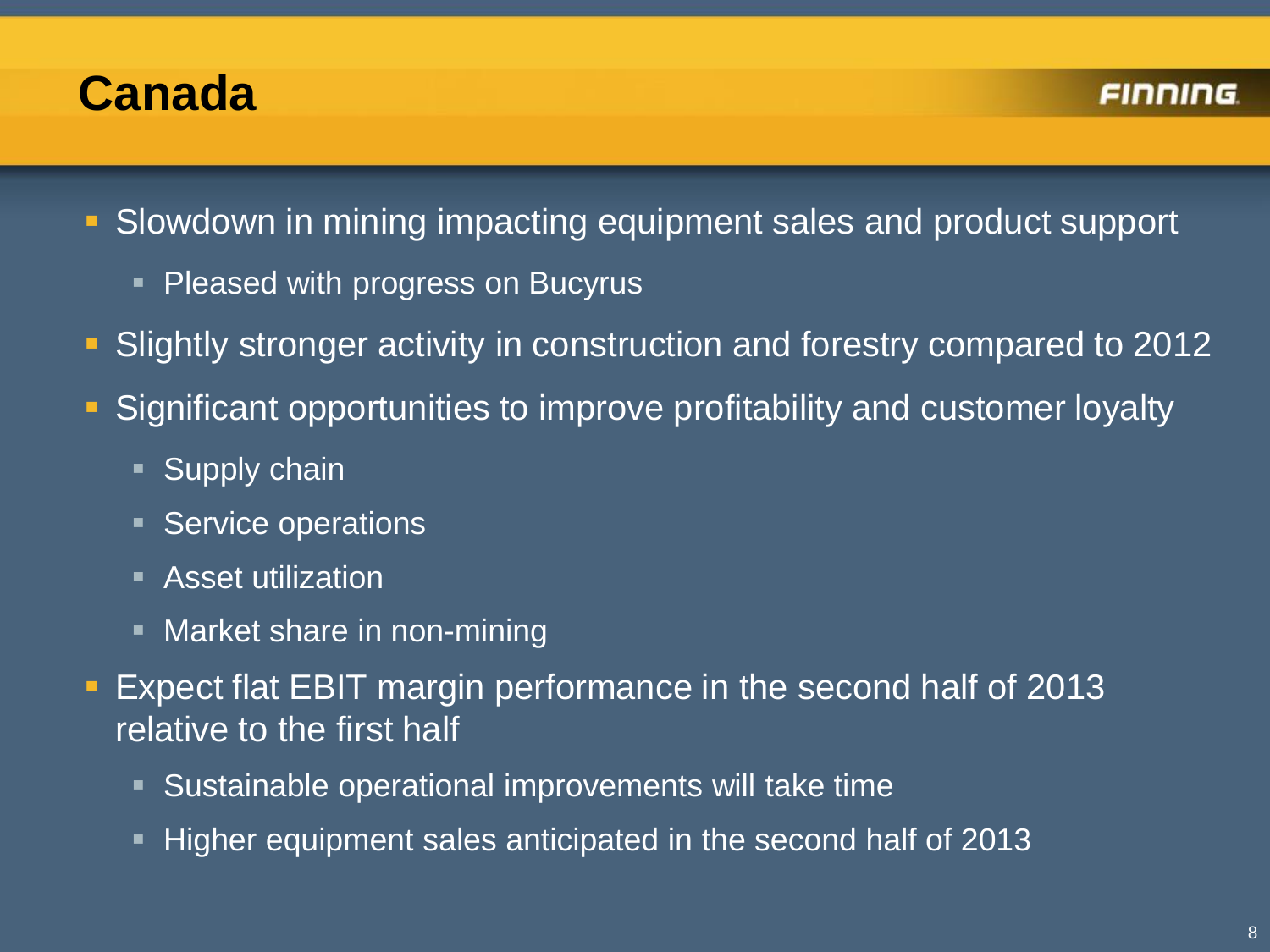# **South America**

#### FINNING

## **- Mining activity softening**

- **Producers are reducing operating costs, delaying equipment purchasing** decisions
- **Equipment utilization remains solid as production levels maintained**
- Expect growth in product support but at a slower rate compared to 2012
- Bidding on a number of mining projects
- Bucyrus tracking lower than projected
- Opportunities to increase market share in both mining and construction in Chile
- **Argentina's business impacted by import restrictions**